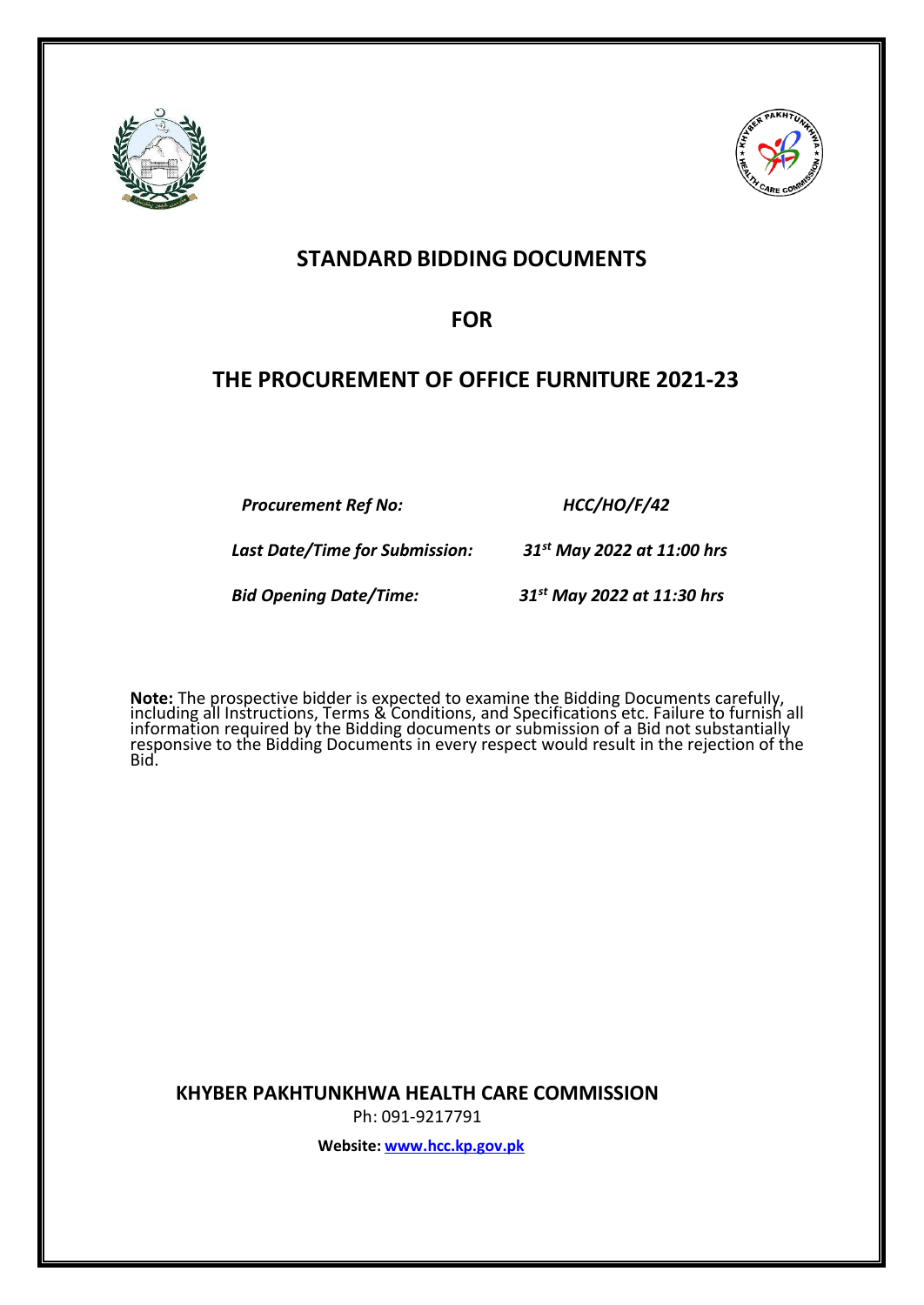#### **TABLE OF CONTENTS**

| <b>S#</b>      | <b>Contents</b>                              |  |  |
|----------------|----------------------------------------------|--|--|
| $\mathbf{1}$ . | Introduction                                 |  |  |
| 2.             | <b>Instruction To Bidders</b>                |  |  |
| 3.             | <b>Eligibility Criteria</b>                  |  |  |
| 4.             | Price                                        |  |  |
| 5.             | <b>Evaluation Criteria</b>                   |  |  |
| 6.             | <b>Award of Contract</b>                     |  |  |
| 7.             | <b>Bid Security</b>                          |  |  |
| 8.             | Signing of Contract                          |  |  |
| 9.             | <b>Bid Validity</b>                          |  |  |
| 10.            | <b>General Condition</b>                     |  |  |
| 11.            | <b>Invitation for Bids</b>                   |  |  |
| 12.            | Statement of Requirement with Specification  |  |  |
| 13.            | Blacklistment of Defaulted Bidder/Contractor |  |  |
| 14.            | <b>Redressing of Grievances</b>              |  |  |
| 15.            | Form of Contract                             |  |  |
| 16.            | <b>Term &amp; Conditions</b>                 |  |  |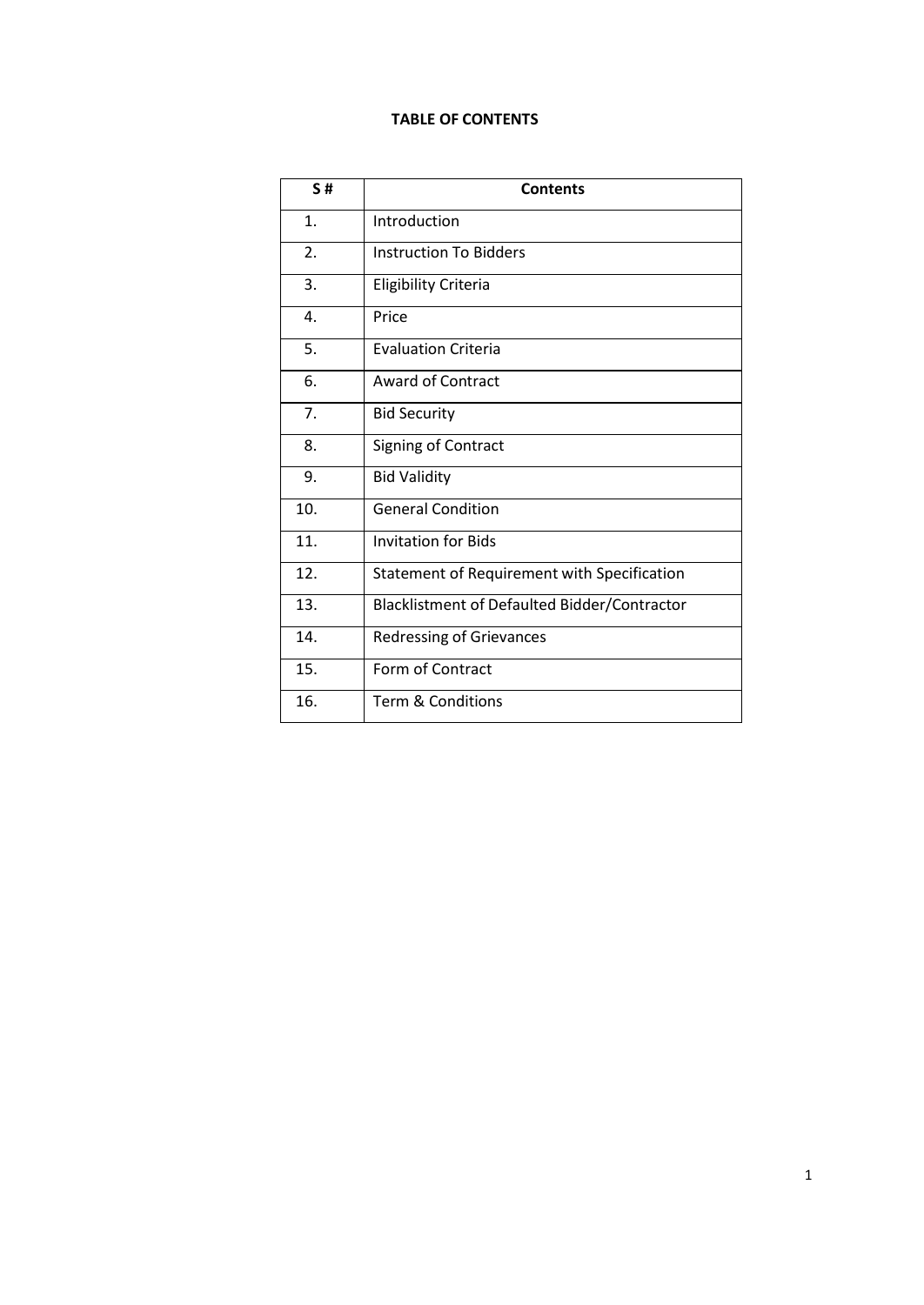## **1. INTRODUCTION:**

Khyber Pakhtunkhwa Health Care Commission (KP HCC) Head Office, Peshawar invites sealed bids from the eligible bidders Firm/Company/Distributor for procurement of **Office Furniture** for its Head Office in Peshawar through open Competitive Bidding under rule 6(2) (a) "*Single Stage Single Envelope*" bidding procedures of Khyber Pakhtunkhwa Public Procurement Regulatory Authority (KPPRA) Rules 2014.

| <b>Description</b>                    | <b>Dates</b>                 |
|---------------------------------------|------------------------------|
| Last date and time for Bid submission | 31-05-2022 11:00 hours       |
| <b>Bid Security</b>                   | 2% of the total bid value    |
| <b>Tender Process</b>                 | Single Stage Single envelope |

### **2. INSTRUCTIONS TO BIDDERS:**

- 1. This Bidding procedure will be conducted in light of Khyber Pakhtunkhwa Public Procurement Regulatory Authority (KPPRA) Laws, Rules made there under along with Standard Bidding Documents.
- 2. Bids will be opened on 31-05-2022 at 11:30 hours by the committee in presence of the bidders/representatives who may choose to attend.
- 3. Any bid received after the deadline for submission of bids shall not be entertained and shall be returned unopened to the Bidder.
- 4. All the bidders are required to provide annexure wise complete requisite documents with page marking for their Technical Evaluation / Qualification as prescribed under the rules.
- 5. The bid should be complete in all respect and must be signed by the bidder.
- 6. All prices quoted must be in Pak Rupees (PKR) and should include all applicable taxes. If not specifically mentioned in the Quotation, it will be presumed that the prices include all the taxes.
- 7. Bidders are essentially required to provide correct and latest postal/email/web addresses, phone/mobile/fax numbers for actively and timely communication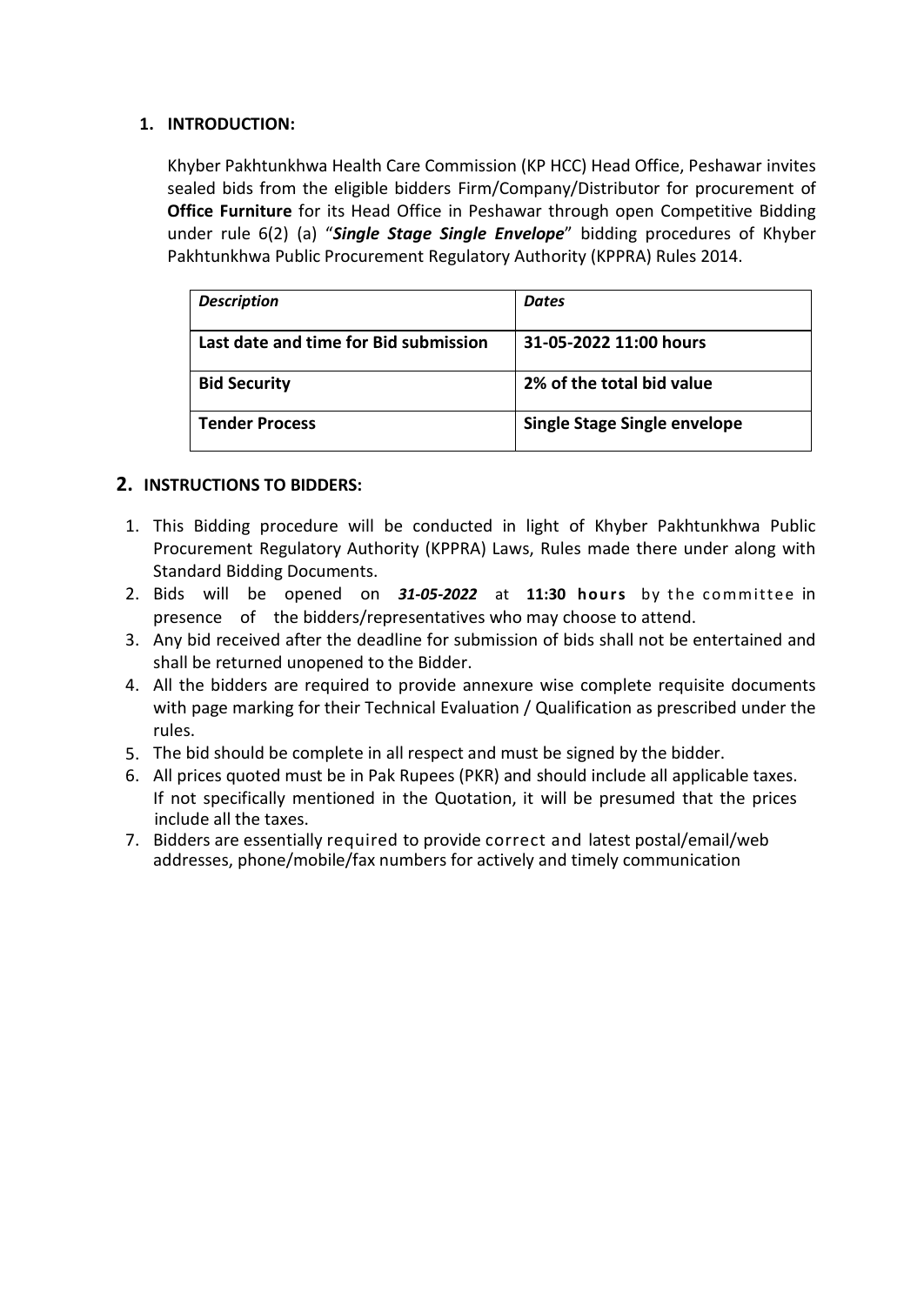- 8. For any query, clarification regarding Services / Bid Solicitation Documents, the applicants may send a written request at least one day prior to the opening date.
- 9. The Bidder may after its submission withdraw its bid prior to the expiry of the deadline prescribed for submission of bids. Withdrawn bids will be returned unopened to the Bidders.
- 10. Any bid not received as per terms and conditions laid down in this document are liable to be ignored/disqualified. No offer shall be considered if:
	- a. Received without earnest money;
	- b. It is received after the date and time fixed for its receipt;
	- c. The tender document and the bid is unsigned;
	- d. The offer is ambiguous;
	- e. The offer is conditional i.e. advance payment, or currency fluctuations etc.; f. The offer is from blacklisted firm in any Federal/Provincial Govt.
	- Department:
	- g. Only typed tender on original prescribing letter pad, sealed & signed (Every Page) should be submitted, the quoted Price must be preprinted and hand written quoted price will not be acceptable. The tender must be according to the specifications of KP HCC; alternate rates will not be acceptable.
- 11. Usage of correction fluid & corrections are strictly prohibited unless duly initialed.
- 12. Any erasing/cutting etc. appearing on the offer, must be properly signed by the person signing the tender.
- 13. Bids will be rejected if the Bid is in some way connected with bids submitted under names different from his own.
- 14. In case of Bid Tie, the decision will be taken by making toss/draw/Recall sealed quotation in front of the bidders.
- 15. Any direct or indirect effort by a bidding firm to influence this commission during the process of selection of a bidder or award of contract may besides rejection of its bid result into its disqualification from participation in the KP HCC Peshawar's future bidding process.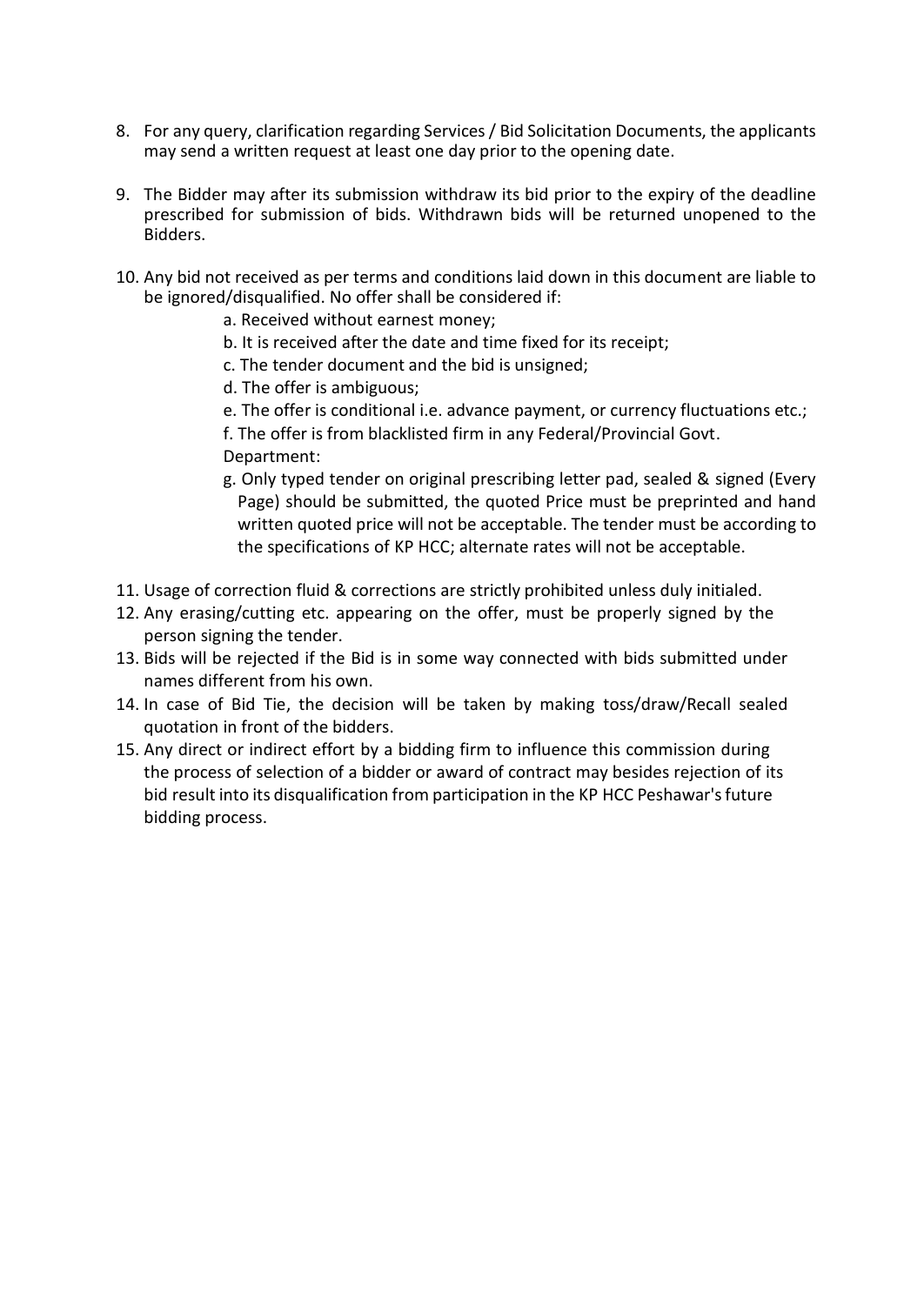### **3. ELIGIBILITY CRITERIA:**

- Submission of supporting documents to the below requirements is mandatory. Failing to submit any of the below document shall result in non-responsiveness of the bidder.
	- I. Firm/Company/Manufacturer/Authorized Dealer/Individual registered with relevant legal/professional body; (Attach certificate of registration)
	- II. Registered with FBR and on Active Tax Payer List (ATL) of FBR; (Attach certificate of registration)
	- III. Registered with Khyber Pakhtunkhwa Provincial Revenue Authority in sale tax on services; (Attach certificate of registration)
	- IV. Successfully completed at least three (03) similar contracts, (Attach contract agreements/completion certificates)
	- V. An affidavit on stamp paper duly attested by the Oath Commissioner to the effect that the firm has not been blacklisted by any Federal or Provincial Public Entity.
	- VI. Bid Security 2% of the total bid value as CDR.

## **4. PRICES: -**

The unit rate and the prices to be quoted by the bidder shall be in Pak Rupees. The bidder shall fill in rates and prices for all items of the Statement of Requirement with Specification. Items against which no rate or prices is entered by the bidder will not be paid for by the Employer when the contract is executed and shall be deemed to be covered by rates and prices for other items in the Statement of Requirement with Specification. All duties, taxes and other levies payable by the Contractor under the Contract shall be included in the rates and prices and the total Bid Price submitted by the bidder. The total sum (Bid Price) in Statement of Requirement with Specification shall be Contract Value. The rates and prices are fixed and are not subject to change during currency of the contract. In evaluating the bid, the Employer will adjust for any arithmetical errors as follows:

- $\checkmark$  where there is a discrepancy between amounts in figures and in words, the amount in words will govern;
- $\checkmark$  where there is a discrepancy between the unit rate and the line item total resulting from multiplying the unit rate by the quantity, the unit rate as quoted will govern.

## **5. EVALUATION CRITERIA**

Offers having no reservations to the terms and conditions, and meeting the requirements regarding Statement of Requirement with Specification and documentation mentioned paragraph 03 above shall be declared as substantially responsive. The KPHCC shall evaluate and compare the prices of only those quotations determined to be substantially responsive.

## **6. AWARD OF CONTRACT:**

Substantially responsive bidder offering the lowest evaluated price will be asked for provision of sample of all quoted items, except Tables before issuance of Letter of Award.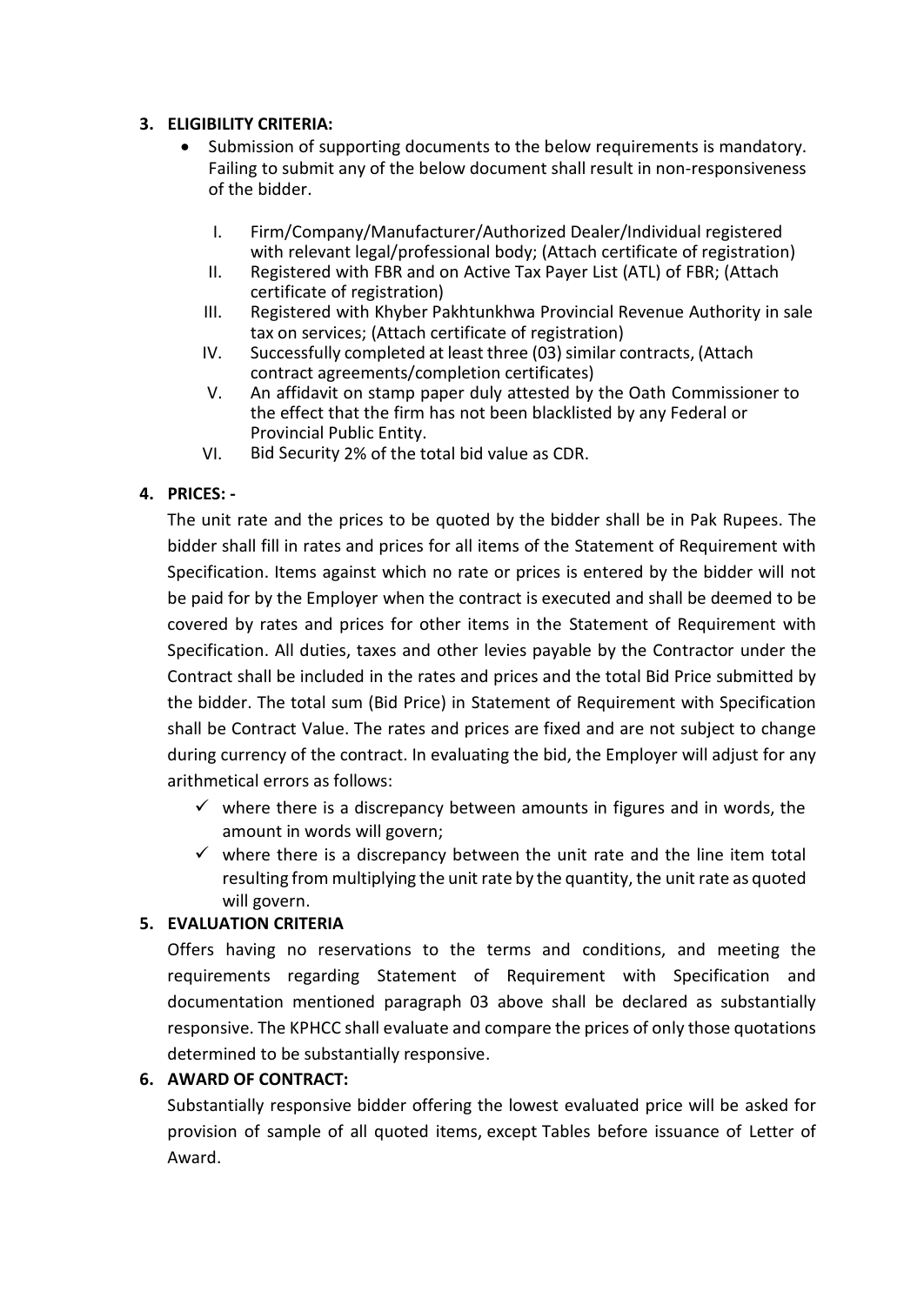After affirmative determination of the provided samples, if passed by the Sample Evaluation Committee, the substantially responsive lowest evaluated bidder (total Lowest for all items) will be notified for award of contract by issuing a Letter of Award. If the provided sample is rejected by the Sample Evaluation/Inspection Committee, the contract may be offered to the next substantially responsive lowest bidder.

## **7. BID SECURITY:**

- (a) Bid security @2% of the total bid value in shape of Call Deposit Receipt (CDR) from the account of bidder who wish to submit bid from scheduled bank of Pakistan in the name of Khyber Pakhtunkhwa Health Care Commission Peshawar shall be submitted with the bid. Bids not accompanied by compliant bid security shall be rejected as non-responsive;
- (b) Bid Security of the unsuccessful bidders shall be released as promptly as possible once the successful Bidder signs the Contract Agreement;
- (c) The bid security of successful bidder shall be returned after the completion of contract;
- (d) The Bid security shall be forfeited:
	- $\checkmark$  If a bidder withdraws his bid during the period of bid validity; or
	- $\checkmark$  If a bidder doesn't accept the correction of his Bid Price, pursuant to Para above; or
- (e) In the case of a successful bidder, if he fails to:
	- $\checkmark$  Sing the Contract Agreement in accordance with Para below;

## **8. SIGNING OF CONTRACT:**

- (a) Promptly after issuance of Letter of Award, the KPHCC shall send the successful Bidder the Form of Contract.
- (b) Within a week of the receipt of the Form of Contract, the successful Bidder shall sign, date, and return it to the KPHCC.

## **9. BID VALIDITY:**

i) The bids should be valid up to 30-6-2023.

ii) In exceptional circumstances, KP HCC may solicit the Bidder's consent to an extension of the period of validity reasons shall be recorded in writing. The request and the responses there to shall be made in writing. The bid security provided shall also be suitably extended. A Bidder may refuse the request without forfeiting its bid security. A Bidder granting the request will not be required nor permitted to modify its bid, except as provided in the bidding document.

## **10.GENERAL CONDITIONS: -**

- 1. KP HCC Peshawar shall evaluate the proposal in a manner prescribed in advance, without reference to the price and reject any proposal which does not conform to the specified requirements.
- 2. Alternative bid shall not be considered and shall be rejected by the Compete Authority.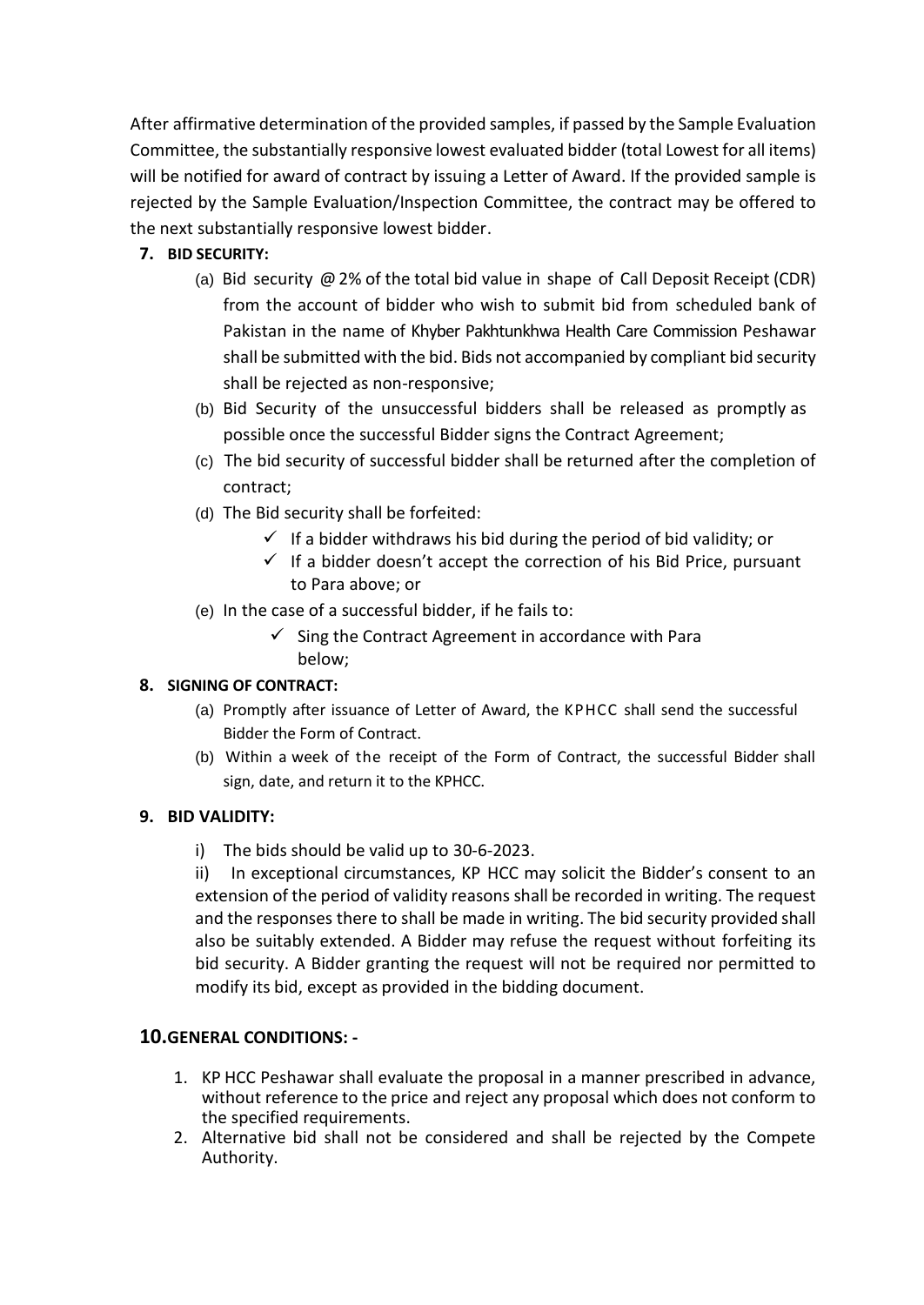- 3. At any time prior to the deadline for submission of bids, KP HCC Peshawar may, for any reason, whether at its own initiative or in response to a clarification requested by a prospective Bidder, modify the bidding documents by amendment.
- 4. If a bid is not substantially responsive, it will be rejected by the Procuring Entity and may not subsequently be made responsive by the Bidder by correction of the nonconformity.
- 5. KP HCC Peshawar may accept or reject any or all of the bids under KPPRA Rules, 2014.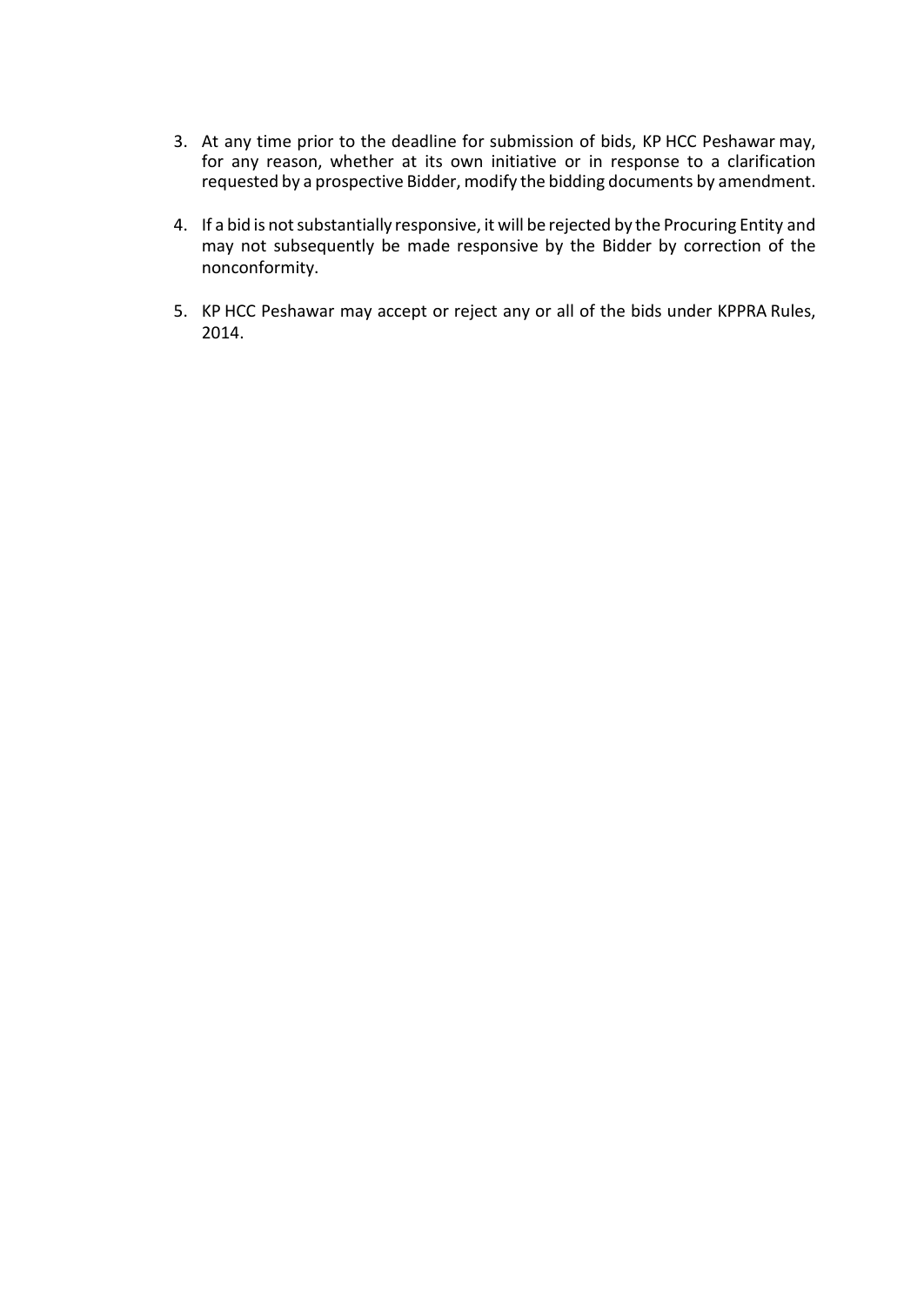#### **11. INVITATION FOR BIDS**

Khyber Pakhtunkhwa Health Care Commission (KP HCC) Head Office, Peshawar invites sealed bids from the eligible bidders Firm/Company/Distributor for procurement of **Office Furniture** for its Head Office in Peshawar through open Competitive Bidding under rule 6(2) (a) "*Single Stage Single Envelope*" bidding procedures of Khyber Pakhtunkhwa Public Procurement Regulatory Authority (KPPRA) Rules 2014.

The bidders are required to submit bid security at **2% of the total bid value** in the name of Khyber Pakhtunkhwa Health Care Commission Peshawar. The bids complete in all aspects must reach the undersigned by **11:00 AM** on **31-05-2022,** which will be opened at **11:30 AM** on the same day in Committee room of the KP HCC in presence of the Committee and the bidders/representatives who may choose to attend.

Competent Authority reserves the right to reject any or all the bids are per provisions contained in Rule 47 of KPRRA Rules 2014.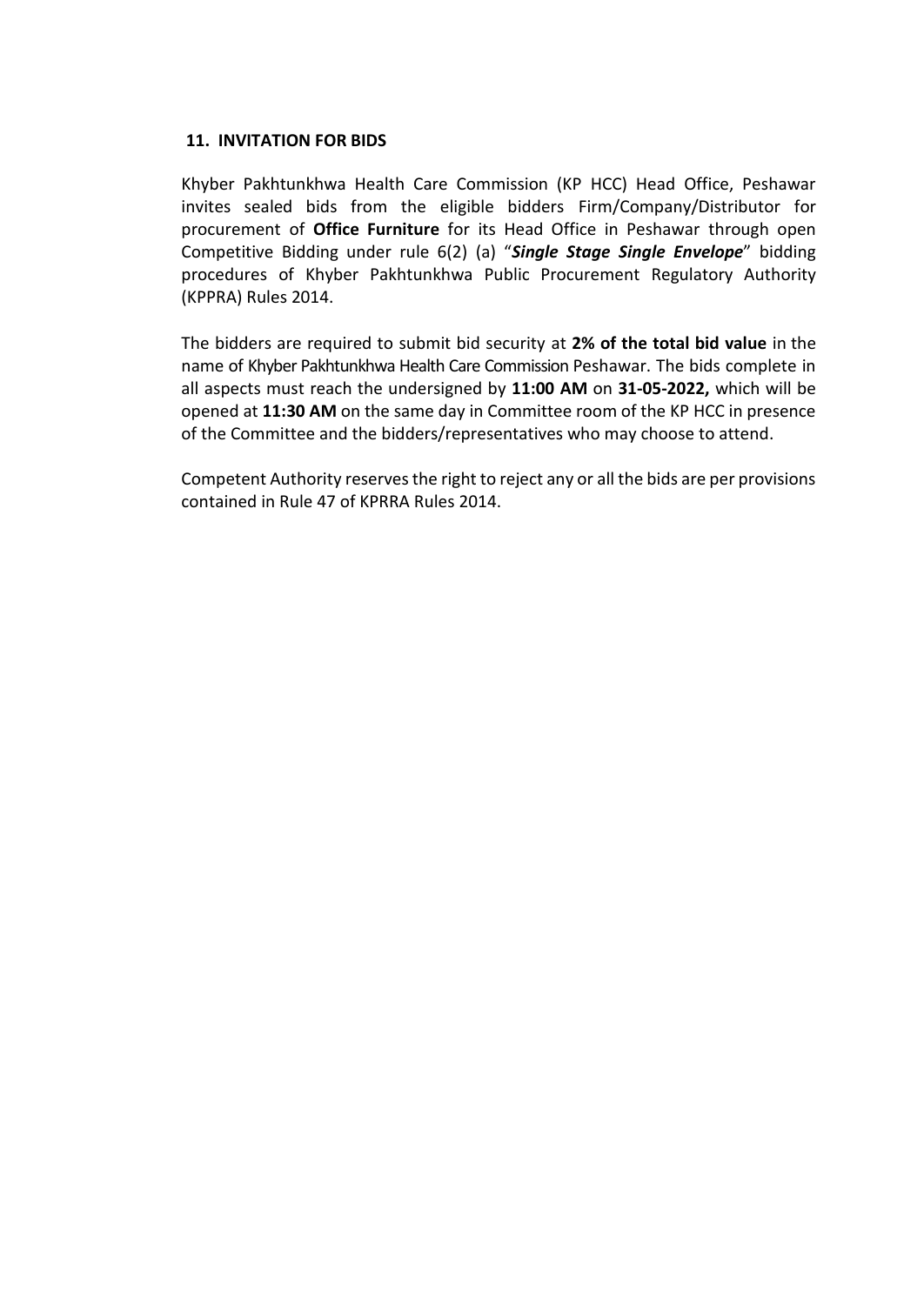# **12. STATEMENT OF REQUIREMENT WITH SPECIFICATION**

| S ITEM NAME &<br># SPECIFICATIONS                                                                                                                                                                                                                                                                                                                                           | <b>QTY</b> | <b>Design</b> | <b>Unit price</b><br>inclusive of<br>taxes |
|-----------------------------------------------------------------------------------------------------------------------------------------------------------------------------------------------------------------------------------------------------------------------------------------------------------------------------------------------------------------------------|------------|---------------|--------------------------------------------|
| 1. Executive Table (3x5.5x2.5) Feet Table Top<br>leatherite with 3 Drawers on both side with<br>Locks and Wheel Channels (Drawers size<br>16x18x5.5).<br>Side Table (2x4x2.5) With 1 Lockable Drawer<br>and Cabinet<br>Top Solid wood shesham and Leatherite.<br>Drawer size 16x18x5.5 inches while<br>Door/cabinet size 16x15) inches<br>5 mm polished glass on both table | 4          |               |                                            |
| 2 Executive Office Chairs High back Black<br>Leatherite with Nylon Wheels 5, sturdy<br>chrome metal base Korean Made with<br>premium leather finish with ultra-comfort<br>foam.                                                                                                                                                                                             | 4          |               |                                            |
| 3 Revolving chairs high back Leatherite with<br>solid aluminum armrest, high density foam,<br>chrome Korean base, swivel seat.                                                                                                                                                                                                                                              | 4          |               |                                            |
| 4 Sofa Set 6 Seater Set (3+2+1)<br>Made of (Mabari Wood) Best Quality Foam.<br>Foam thickness for Seat 6 inches.<br>Foam thickness for Back 4 inches.                                                                                                                                                                                                                       | 4          |               |                                            |
| 5 Central table Set of 3<br>Wooden with 110x45x60 cm in dimension<br>for large and 55x22.5x30 for small table                                                                                                                                                                                                                                                               | 4          |               |                                            |

# **Office Furniture list 2022**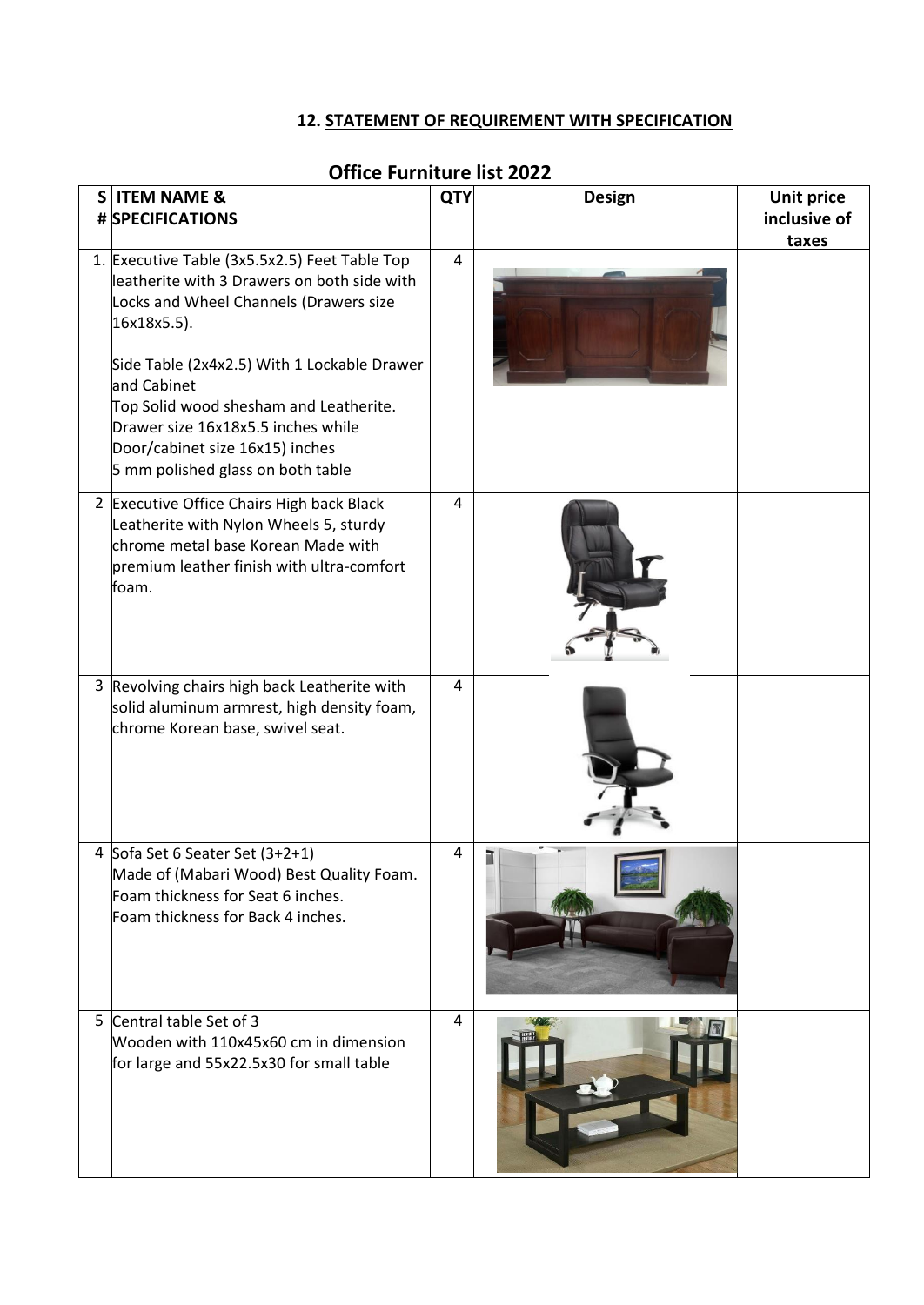

**Total price inclusive of taxes**

**Note**: Bidder must have quoted for all the above items. Items against which no rate or prices is entered/quoted by the bidder will not be paid for by the KP HCC when the contract is executed and shall be deemed to be covered by rates and prices for other items in the Statement of Requirement with Specification.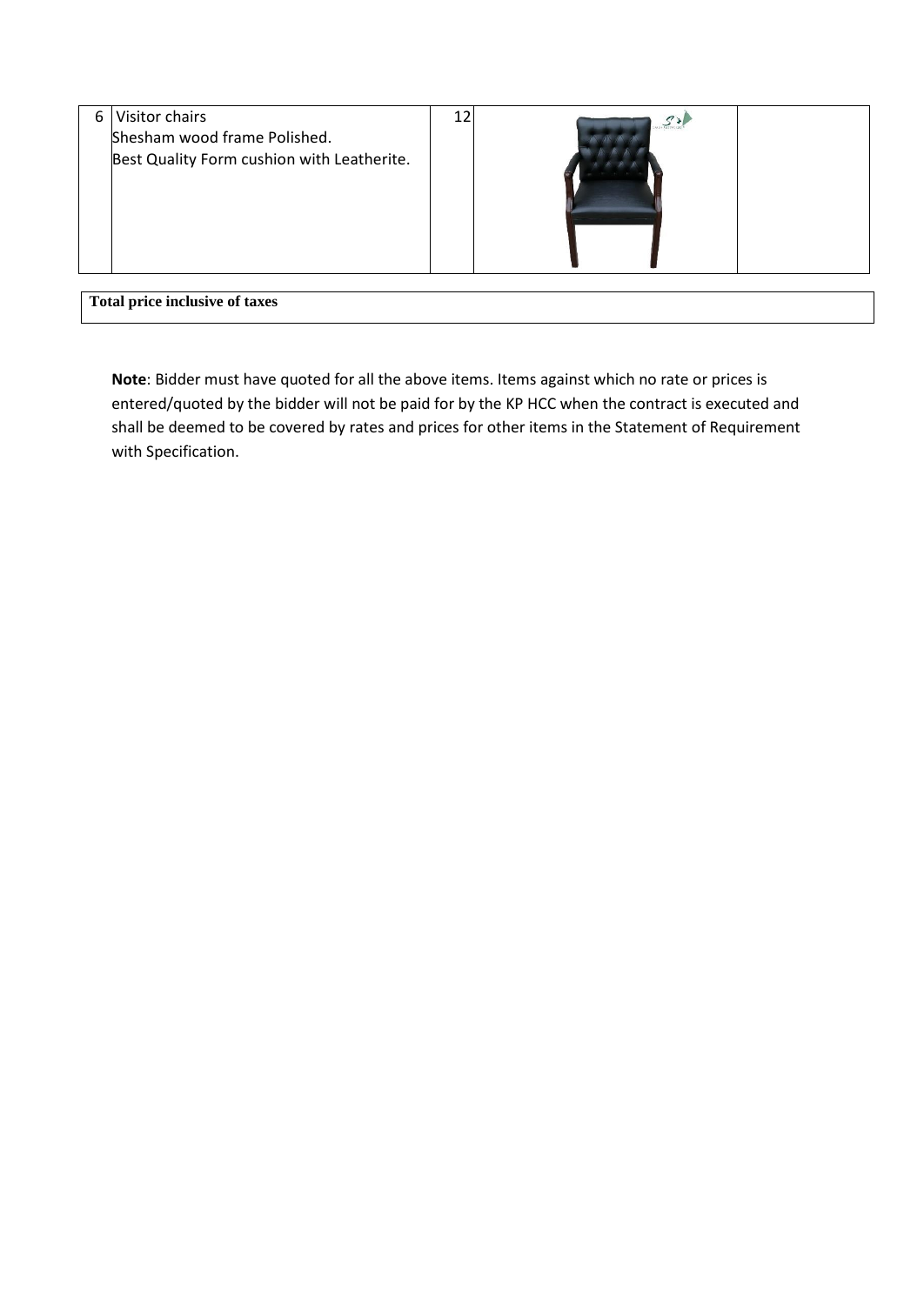## **13. BLACKLISTMENT OF DEFAULTED BIDDER/CONTRACTOR**

# **Conditions for Blacklistment of Defaulted Bidder/Contractor under rule 44 of KPPRA Rules 2014**

The following are the events which would lead to initiate (Rule 44 of KPPRA Rules 2014) blacklisting/debarment process;

- $\checkmark$  Consistent failure to provide satisfactory performances
- $\checkmark$  Found involved in corrupt/fraudulent practices.
- $\checkmark$  Abandoned the place of work permanently

## **Conditions for debarment of Defaulted Bidder/Contractor**

- $\checkmark$  Failure or refusal to:
- $\checkmark$  Accept Purchases Order / Services order terms;
- $\checkmark$  Make supplies as per specifications agreed:
- $\checkmark$  Fulfill contractual obligations as per contract
- $\checkmark$  Non execution of work as per terms & condition of contract.
- $\checkmark$  Any unethical or unlawful professional or business behavior detrimental to good conduct and integrity of the public procurement process.
- $\checkmark$  Persistent and intentional violation of important conditions of contract.
- $\checkmark$  Non-adherence to quality specifications despite being importunately pointed out.
- $\checkmark$  Security consideration of the State i.e., any action that jeopardizes the security of the State or good repute of the Khyber Pakhtunkhwa Health Care Commission Peshawar.

#### **Procedure for blacklistment and debarment**

- 1. Competent authority of Khyber Pakhtunkhwa Health Care Commission may on information, or on its own motion, issue show cause notice to the bidder.
- 2. The show because notice shall contain the statement of allegation against the Bidder.
- 3. The bidder will be given maximum of seven days to submit the written reply of the show cause notice.
- 4. In case the bidder fails to submit written reply within the requisite time, the competent authority may proceed forth with ex-parte against the bidder.
- 5. Direct to issue notice of personal hearing to the bidder/ authorized representative of the bidder and the competent authority shall decide the matter on the basis of available record and personal hearing, if availed.
- 6. The competent authority shall decide the matter within thirty days from the initiation of proceedings.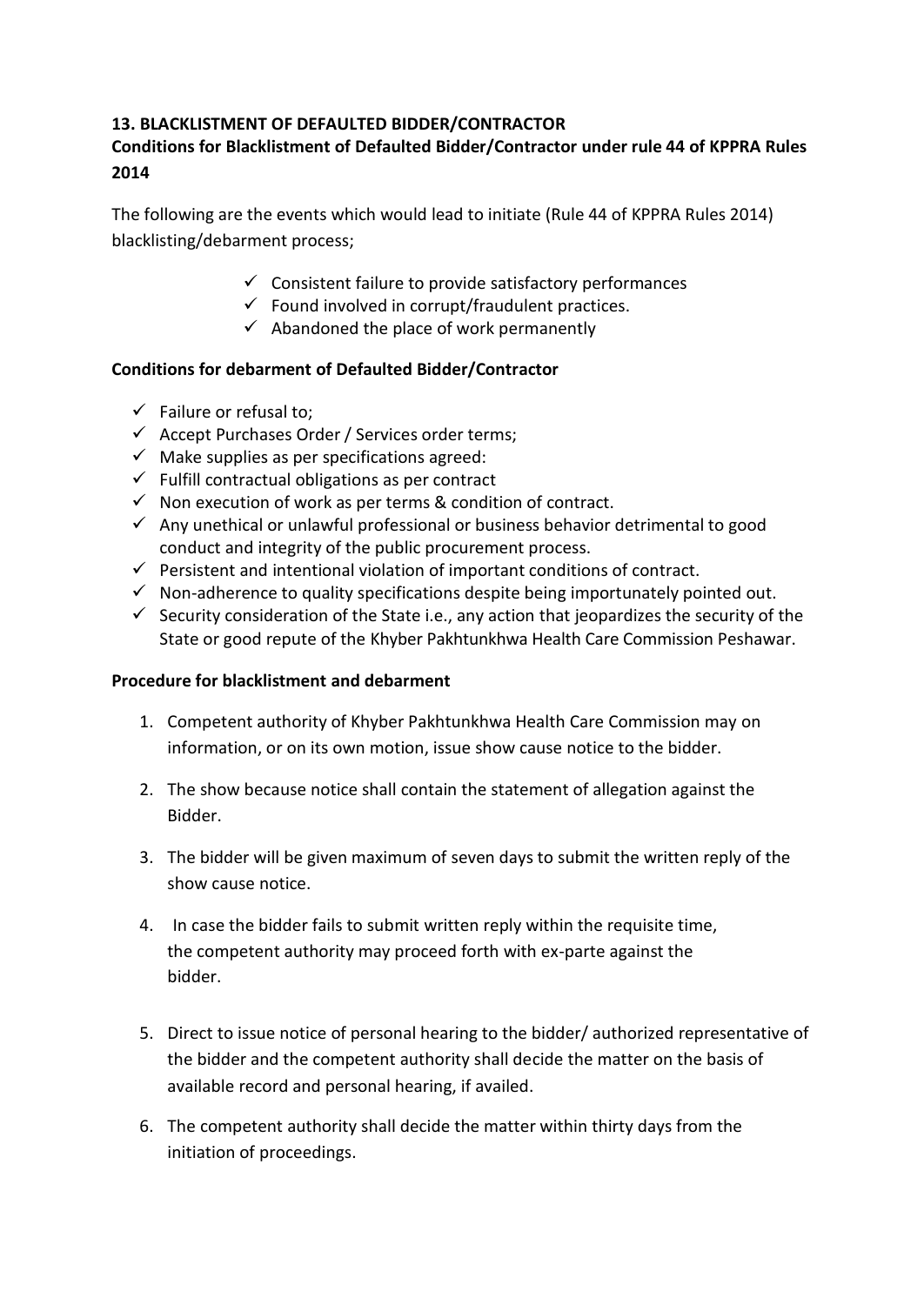- 7. The order of competent authority shall be communicated to the bidder by indicating reasons.
- 8. The order past as above shall be duly conveyed to the KPPRA and defaulting bidder within three days of passing order.
- 9. The duration of debarment may vary up to five years depending upon the nature of violation.

## **14. REDRESSING OF GRIEVANCES**

- 1. The purchaser shall constitute a committee comprising of disagreed & notified by the competent authority proper powers and authorizations to address the complaints of bidders that may occur prior to the entry into force of the procurement contract.
- 2. Any bidder feeling aggrieved by any act of the purchaser after the submission of his bid may lodge a written complaint concerning his grievances not later than 03 days after the announcement of the bid evaluation report.
- 3. The grievance redressed Officer shall investigate and decide upon the complaint within 06 days of the receipt of the complaint. The report along with decision shall be forwarded to the purchaser officer within the prescribed period.
- 4. Mere fact of lodging of a complaint shall not warrant suspension of the procurement process.
- 5. Note: Grievance notified & designated who can invite appropriate official as coopted member for grievance.

## **9. Payment:**

- a. No advance payment will be permissible.
- b. The payment will be made after successful supply, installation/inspection and test run of all requisite items.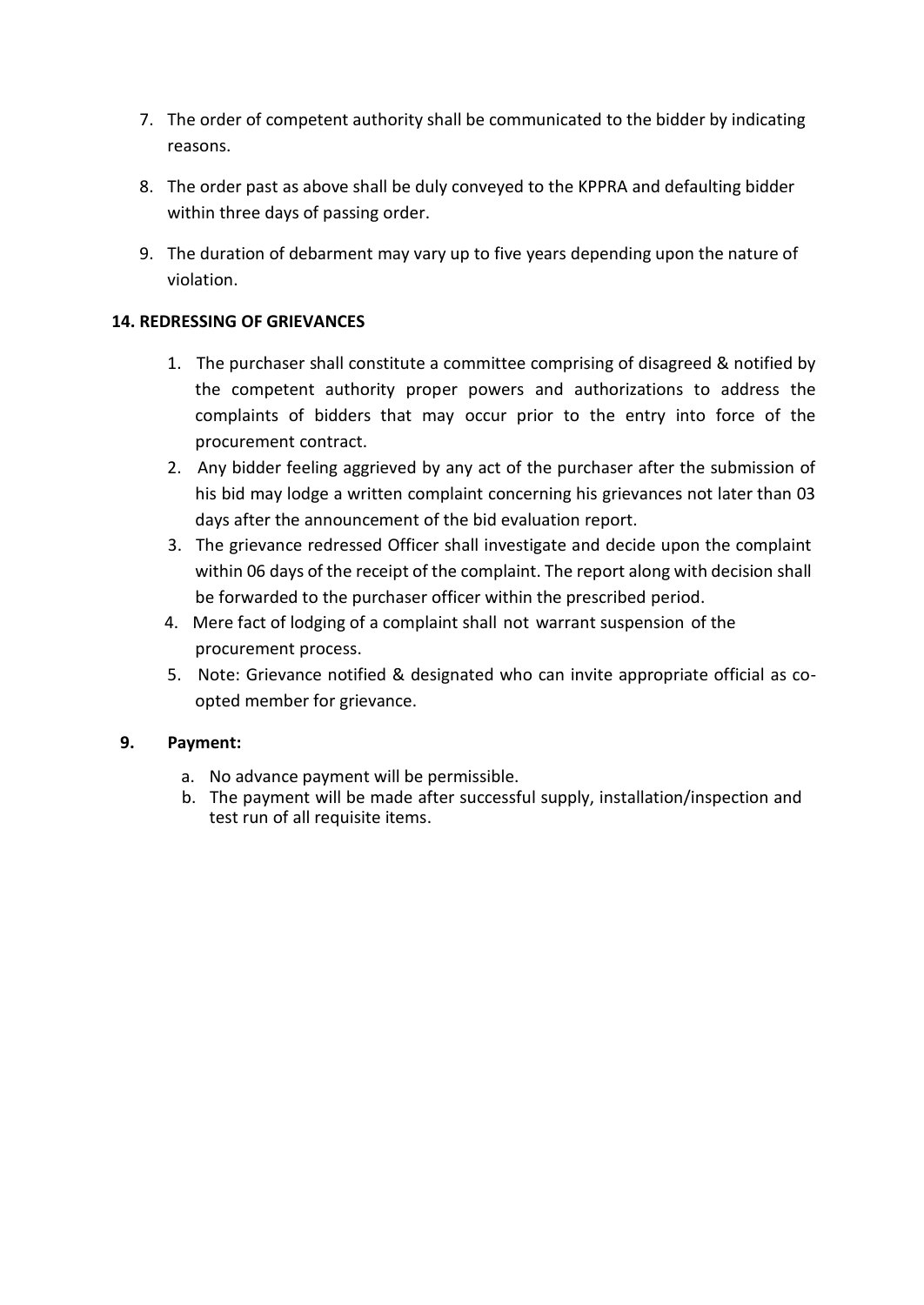# 15. **FORM OF CONTRACT**

**Name of Contract:** Office Furniture for Khyber Pakhtunkhwa Health Care Commission (KP HCC)

| Contract Number: KP HCC-05/2022 |        |              |
|---------------------------------|--------|--------------|
| This Contract is made this      | day of | 2022 between |

Khyber Pakhtunkhwa Health Care Commission (KP HCC) on the one part (hereinafter called the Employer) and (hereinafter called the Contractor) on the other part.

Whereas the Employer has called for Invitation for Bids for "**Office Furniture for Khyber Pakhtunkhwa Health Care Commission (KP HCC)**" to be performed by the Contractor viz Contract "**Office Furniture for Khyber Pakhtunkhwa Health Care Commission KP HCC**" (hereinafter called "the Contract" and the Contractor has submitted a Bid for the Contact and the Employer has accepted the Contractor's Bid dated for the execution and completion of the Contract and the remedying of any defects therein. Khyber Pakhtunkhwa Health Care Commission (KP HCC) has accepted the bid under contract at the sum of PKR (in words) and \_\_\_\_\_\_\_\_\_\_\_\_\_ (in figures), hereinafter called "the Contract Price".

Now this Contract witnesses as follows;

- 1. In this agreement, words and expressions shall have the same meanings as are respectively assigned to them in the contract referred to.
- 2. The following documents shall be deemed to form and be read and construed as part of this agreement, viz;
	- (i) The Letter of Award
	- (ii) Terms and conditions
	- (iii) Bid Solicitation Documents
	- (iv) Statement of Requirement with Specification
- 3. The Contractor hereby covenants to execute the Works fully described in the contract in a professional and workmanship like manner in accordance with the Terms and Conditions of the Contract.

In witness whereof the parties thereto have caused the Contract to be executed the day and year first before written.

Signature and seal of the KP HCC: Signature and seal of the Contractor: FOR AND BEHALF OF THE STATE STATE STATE SECTION AND BEHALF OF Name of Authorized Representative Name of Authorized Representative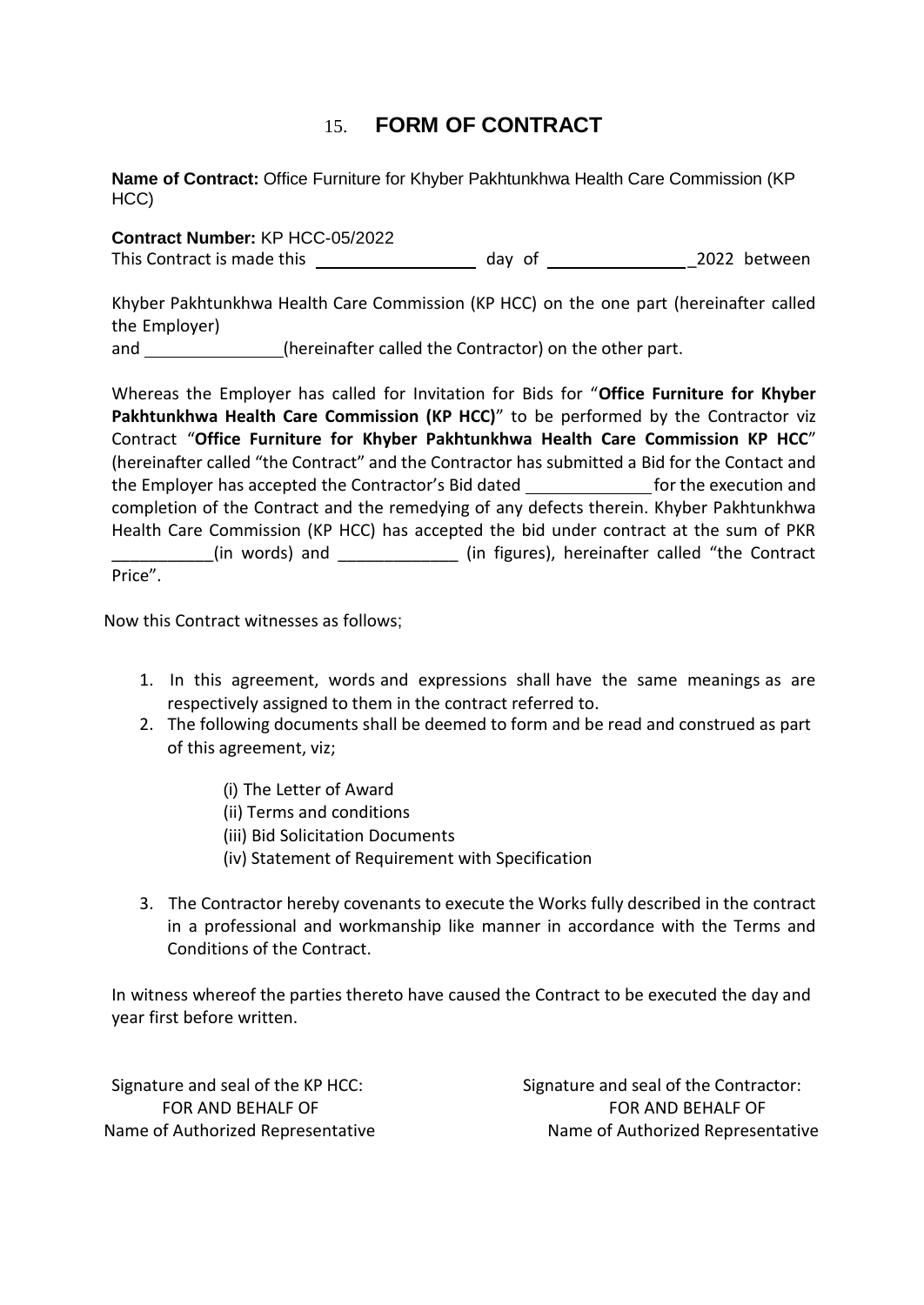# **16.Terms and Conditions**

**Name of Contract:** Office Furniture for Khyber Pakhtunkhwa Health Care Commission Peshawar.

**Contract Number:** KP HCC-05/2022

**Completion Period:** Rate Contract/Frame Work Agreement.

## **DEFINITIONS:**

- a. **'Consideration'** means the price payable to the Second Party by the First Party under this Agreement Deed for the full and proper performance of its contractual obligations.
- b. **'Equipment'** means all of the equipment, machinery, and/or other materials which the Second Party is required to supply to the First Party under this Agreement Deed.
- c. **'Services'** means those services ancillary to the supply of the Equipment, such as transportation and insurance, and any other incidental services, such as installation, commissioning, provision of technical assistance, training, and other such obligations of the Second Party.
- d. **'Project Site'** where applicable, means the place or places named in this Agreement Deed.
- e. **'Day'** means a calendar day.
- f. **'Corrupt Practice'** means the offering, giving, receiving or soliciting of anything of value to influence the action of a public official in the procurement process or in contract execution.
- g. **'Fraudulent Practice'** means a misrepresentation of facts in order to influence a procurement process or the execution of a contract to the detriment of the Borrower, and includes collusive practice among Bidders (prior to or after bid submission) designed to establish bid prices at artificial non-competitive levels and to deprive the Borrower of the benefits of free and open competition.
- h. **'Force Majeure'** means an event beyond the control of the Parties and not involving the Parties fault or negligence and not foreseeable. Such events may include, but are not restricted to, acts of the First Party in its sovereign capacity, wars or revolutions, fires, floods, epidemics, quarantine restrictions, and freight embargoes.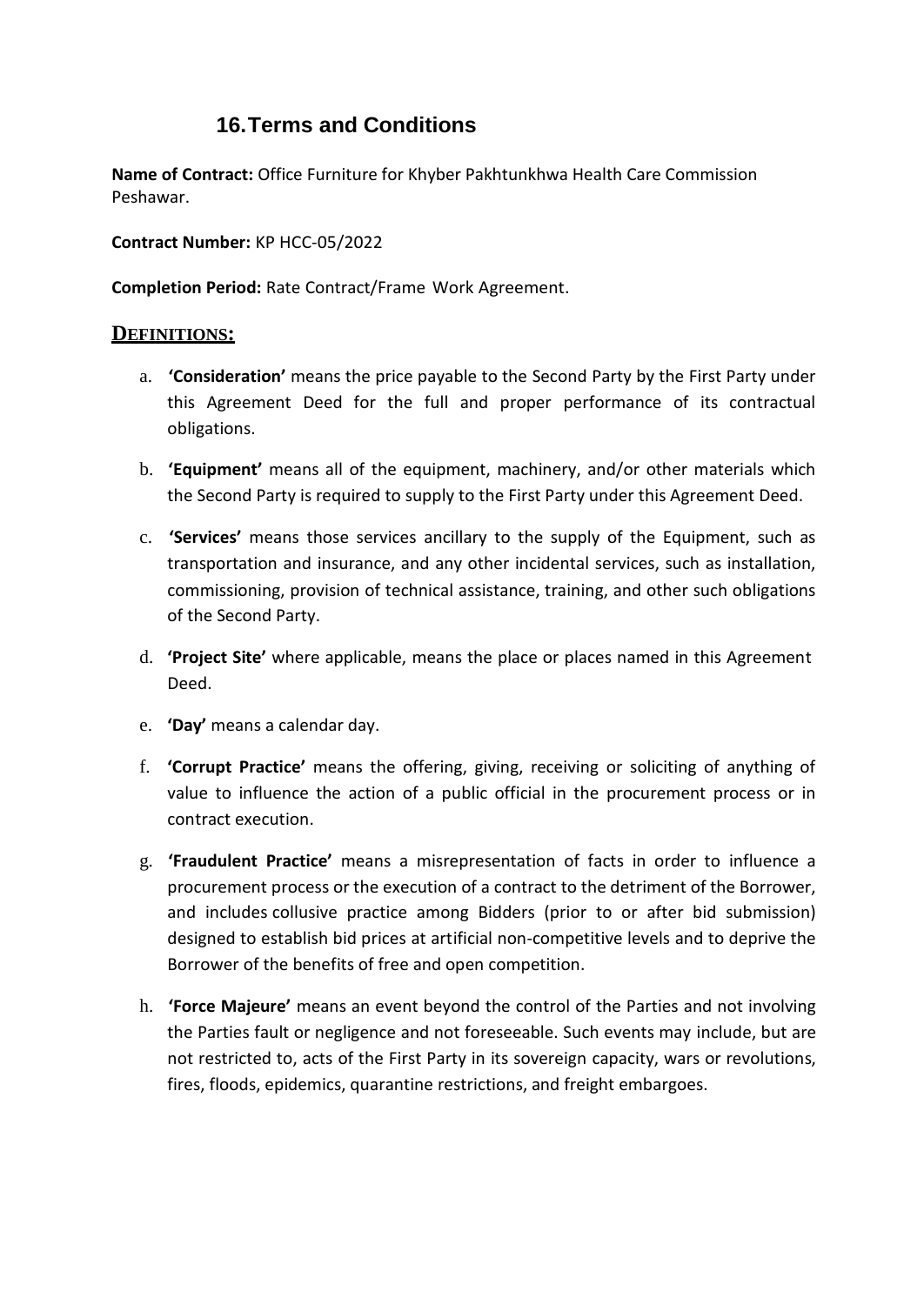- 1. Prices contained in the Form of Quotation shall remain firm and fix and not subject to any adjustment during currency of the contract.
- 2. Upon delivery, the Supplier shall provide the following documentsto the Purchaser:
	- (i) Manufacturer's warranty certificate (where applicable); and
	- (ii) Certificate of origin (where applicable).
- 3. The Contractor shall confirm compliance with the specifications mentioned in the Statement of Requirement with Specification.
- 4. The Contractor remedy all defects without any cost to Employer within 07 days of notification by the Manager/Officer in charge to be notified by the Employer during the period of execution of the contract and thereafter defects notified within the defect liability period;
- 5. The Employer reserves the right to terminate the contract due to unsatisfactory performance within 10 working days after giving a written notice.
- 6. If the Contract is frustrated by the outbreak of war or by any other event entirely outside the control of either the Employer or the Contractor, the Manager/Officer in charge shall certify that the contract has been frustrated. In such an event, both the Employer and Contractor will have a right to terminate the contract by giving 10 working days' notice to the other party without any financial repercussions on either side.
- 7. Payments after termination or frustration shall consider the value of work completed and materials delivered by the Contractor;
- 8. The Contractor will in all cases abide by the directions of the Manager/Officer in charge.
- 9. No part of the works shall be subcontracted without prior approval of the Employer.
- 10. New items of work performed as ordered by the Manager/Officer in charge will be paid at the mutually agreed rate and in case of any disagreement between the Contractor and the Manager/Officer in charge, the latter will fix the unit rate(s) that will be binding on the Contractor;
- 11. The Law governing the contract shall be applicable laws of Islamic Republic of Pakistan;
- 12. The Contractor shall be responsible for the safety of all the activities and any damages to the existing infrastructure on the Site. Contractor shall be responsible for the repair of any damage(s) caused during execution of the contract and bringing it back the condition before damage to the satisfaction of Manager/Officer in charge.
- 13. During execution of Contract, the Office Furniture Sample Evaluation Committee will carry out inspection to verify that supply Items are in accordance with the required specifications
- 14. The Contractor is responsible for all taxes, duties. levies, etc. in accordance with the laws of the Islamic Republic of Pakistan; and
- 15. The disputes between the Employer and the Contractor arising between them under or in connection with the Contract shall be resolved amicably. In the event the dispute remains unresolved between the Employer and the Contractor, the dispute shall be settled in accordance with the provision of the Arbitration Act 1940 of Pakistan.